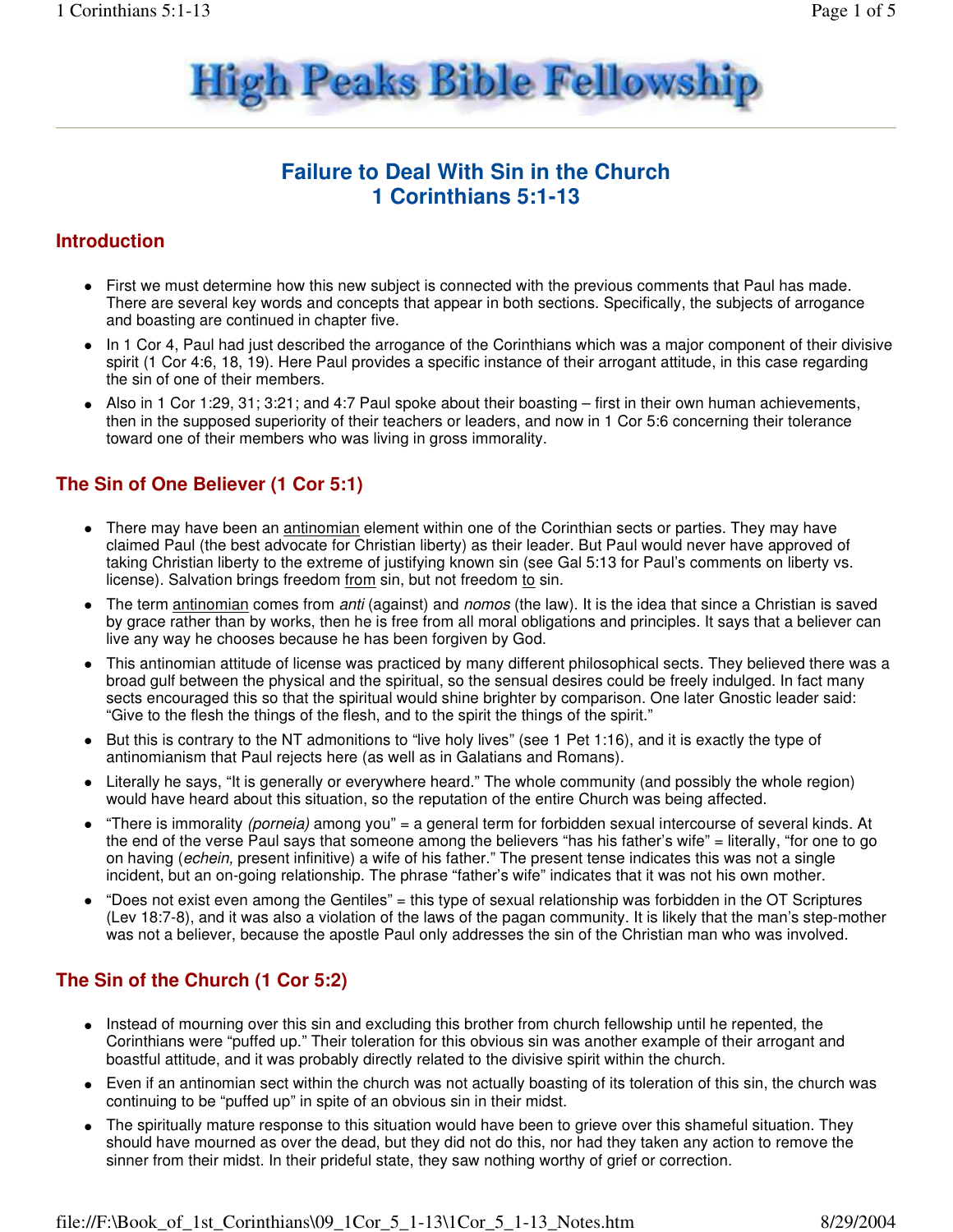# **The Appropriate Corrective Action: For the Sinning Believer (1 Cor 5:3-5)**

- This is a direct contrast with the previous verse: You may be puffed up, but I take a completely different view. Paul is absent from them physically (in body), but all of his spiritual and mental energy is focused on them and their problems.
- "Have already judged" (krino) = to pronounce an opinion concerning right and wrong; to pass a verdict in the case. Is this a contradiction with what Paul said in 1 Cor 4:5? In chapter four Paul was dealing with the Corinthians' passing judgment on the leaders of the different divisions within the church, not in regard to any sin but in regard to their own personal opinions of their giftedness for leadership. There Paul stated that God alone is qualified to judge and reward a minister's internal motives and his faithfulness to his assigned tasks. Here in chapter five the context makes it clear that the leaders of the church have the right and authority to make judgments in cases of obvious and outward sin in members of the church. The situations are very different in these two contexts.
- By the authority vested in him as an apostle, Paul pronounced his judgment regarding the sin of this believer, and he tells the church to enforce this judgment at their next meeting. Paul's first concern is for the salvation of the erring member, as well as for the purity of the church.
- "Deliver such a one to Satan" = this is an unusually strong phrase if it was intended as a synonym for "put him out of your midst" (excommunication). There are two possible interpretations:
	- 1. It simply means excommunication from church fellowship. Since Satan rules in the sphere outside the church (see 1 Jn 5:19), then to be delivered to Satan is to be put out of the church into the realm where Satan rules.
	- 2. It involves the additional visitation of physical sickness or even death. Physical afflictions are sometimes attributed to Satan, and the spiritual benefits of such afflictions are sometimes described in Scripture. Simple excommunication would not seem to have the effect of destroying the flesh, so something more may be intended by this expression.
- "For the destruction of his flesh" (sarx) = typically means the fallen human nature. From Paul's earlier reference (1 Cor 3:1-4) and our discussion of that passage, the destruction of the flesh will not happen until the time each believer receives an incorruptible resurrection body. So the flesh will not be destroyed in this life, indicating that Paul may be referring to the affliction of the physical body or the death of this individual. For example, in 1 Cor 11:28-30 Paul mentioned a discipline which leads to death, with the salvation of the individual as the ultimate goal there as well.
- The Purpose: the ultimate salvation of the sinning believer. We can also hope and pray for the repentance and restoration to fellowship of the sinning believer.

# **The Appropriate Corrective Action: For the Sinning Church (1 Cor 5:6-8)**

- "Boasting" (kauchema) = not the act of boasting, but the subject or content of their boasting. They were boasting in their so-called exalted status as a church, their achievements and those of their favorite teachers – but there was a major blemish on their character and reputation.
- "A little leaven leavens the whole lump" = In Gal 5:9 Paul had quoted this as a proverb that was commonly known. But here in 1 Cor 5 Paul builds a more extensive illustration which draws pictures from the OT Jewish ritual of the Passover and the Feast of Unleavened Bread.
- This is simply an illustration Paul uses to make his point about the pervasiveness of sin. In no way is Paul saying that Christians should continue to observe these Jewish rituals. He is merely using this well-known OT practice as an analogy to illustrate his point.
- Even a little bit of yeast will permeate the entire lump of dough. A small virus can infect the entire body, causing illness and even death. Church discipline of sinning believers should be based on the same principle.
- Paul saw the Passover lamb as a picture of Christ's sacrifice to accomplish our deliverance from sin. He draws a lesson from the Feast of Unleavened Bread, when for seven days the Jews ate nothing but unleavened bread. Their law required that they remove all fermenting agents from the entire household (see Deut 16:3-4). Leaven represents the overt sin which Paul had just described within the Corinthian church. In a manner similar to how the Jews cleansed their households, Paul commands the Corinthian church to remove the leaven (sinning believer) from their midst.
- "A new lump" = they are to make a fresh start as a new community with the contamination removed.
- This imperative is based on the indicative statement of fact: they are unleavened. The Lord has freed them from bondage to sin, and because this is an established fact, therefore they should strive to live in a way which will please their Lord.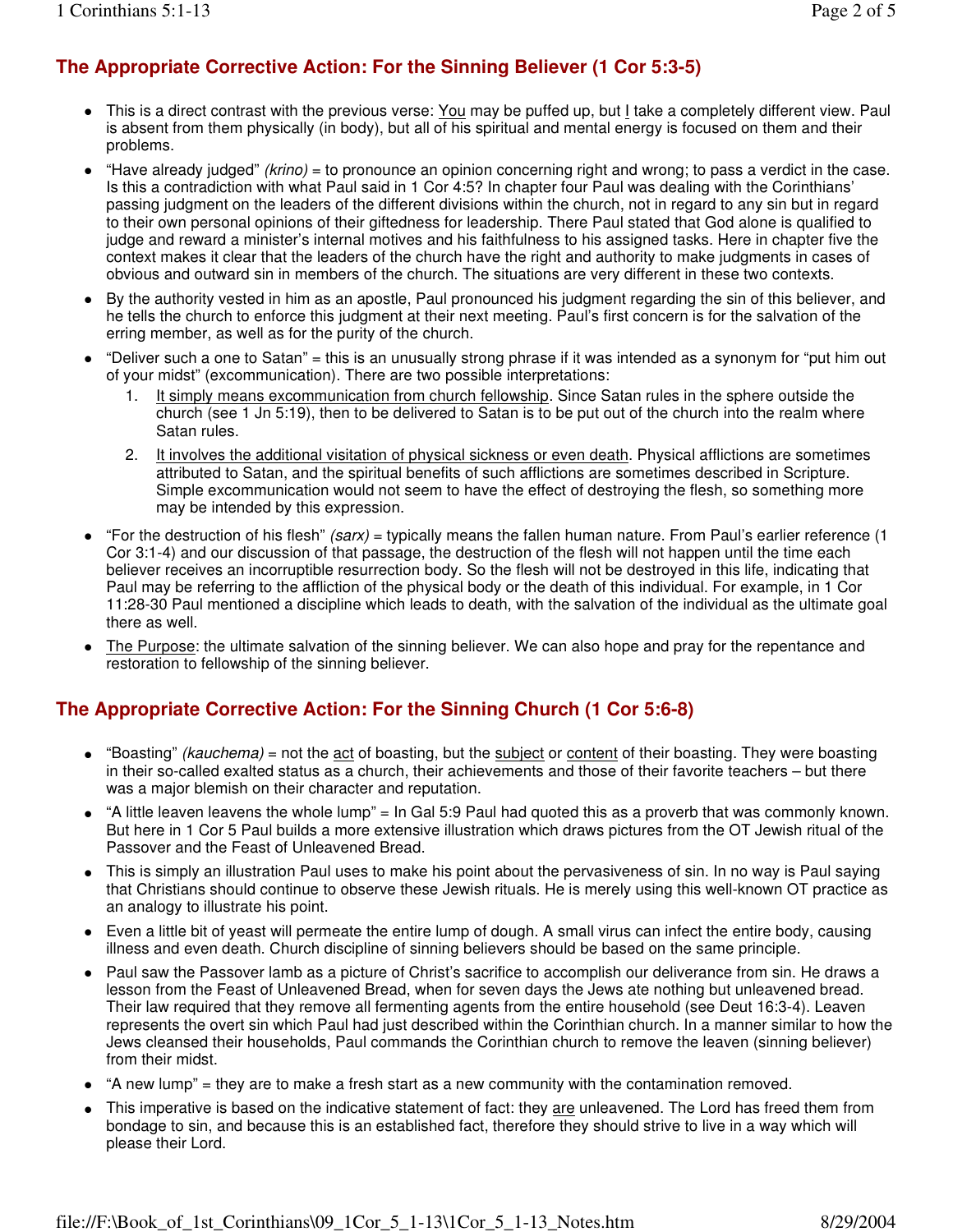- In position, they were unleavened but their practice should correspond to their position. They should strive to be what they already are. The imperative (command) is impossible without the indicative (fact). The command could not be accomplished without the foundation of what the Lord Jesus Christ had already accomplished on our behalf.
- "Christ our Passover has been sacrificed" = Jesus already accomplished His work, so it is now possible for us to obey His commands. "The Lamb was already slain on Calvary, but yet you have not gotten rid of the leaven!"
- "Let us keep on keeping the feast" (present active subjunctive) = a perpetual feast; to continue keeping the feast.
- "Not with old leaven" = not under the influence of the corrupt nature. The word "leaven" is very expressive of our "old" condition, and it refers to the fallen and self-seeking passions of our old nature.
- "Malice (kakias, evil in general) and wickedness (porneia)" = all evil, and especially the specific case of the sinning believer in Corinth.
- "Sincerity and truth" = as opposed to evil, they should exhibit sincere purity. The Greek term literally means a thing which, when examined by the sun's light, is found to be pure and unadulterated. Sincerity should be backed up with the truth of doctrine, discipline, and holy living.

| <b>ILLUSTRATION</b>                        | <b>MEANING</b>                                                                                                                                                                                                                                                                                              |
|--------------------------------------------|-------------------------------------------------------------------------------------------------------------------------------------------------------------------------------------------------------------------------------------------------------------------------------------------------------------|
| A little leaven leavens<br>the whole lump  | Leaven $=$ sin (especially the specific case of immorality Paul<br>had mentioned)<br>One sin can contaminate the whole church in at least two<br>areas:<br>the reputation of the whole church<br>$1_{-}$<br>2.<br>the potential for this type of sinful behavior to spread<br>and be increasingly tolerated |
| Clean out the old leaven                   | Remove the sinning believer from fellowship with the church                                                                                                                                                                                                                                                 |
| You may be a new lump                      | Restoring their reputation as an uncontaminated church                                                                                                                                                                                                                                                      |
| Just as you are in fact<br>unleavened      | Positionally, God already sees them as holy                                                                                                                                                                                                                                                                 |
| Christ our Passover has<br>been sacrificed | Jesus has already accomplished everything that was required to<br>make it possible for the church to obey His commands and pursue<br>holiness of life                                                                                                                                                       |
| Therefore let us<br>celebrate the feast    | Let the church live the Christian life in light of Christ's finished work                                                                                                                                                                                                                                   |
| Not with old leaven                        | Not under the influence of the old nature $-$ not continuing to indulge<br>the passions of the flesh (specifically malice & wickedness)                                                                                                                                                                     |
| But with the unleavened<br>(things)        | With holiness of life that when held up to the light is found to be pure                                                                                                                                                                                                                                    |

#### **Chart Summarizing the Truths Taught in the Illustration**

## **Paul Clarifies His Previous Instructions (1 Cor 5:9-13)**

- Here we learn that Paul had written at least one previous letter to the church at Corinth. All we know of the content of that letter is contained here – Paul had instructed them not to associate with immoral people.
- "Not to associate" (sunanamígnumi) = literally, "to mingle together up and down among." It means not only close association, but continual or habitual contact. This was the same instruction Paul had given earlier to the Thessalonian church for how to deal with some insubordinate or unruly believers there (2 Th 3:14).
- "Immoral people" (poneros) = one who indulges in forbidden sexual intercourse.
- This phrase could mean not to associate with immoral people in any social interaction or specifically in the context of fellowship among believers within the church. Paul will now clarify which of these two options he intended, because they had obviously misunderstood him.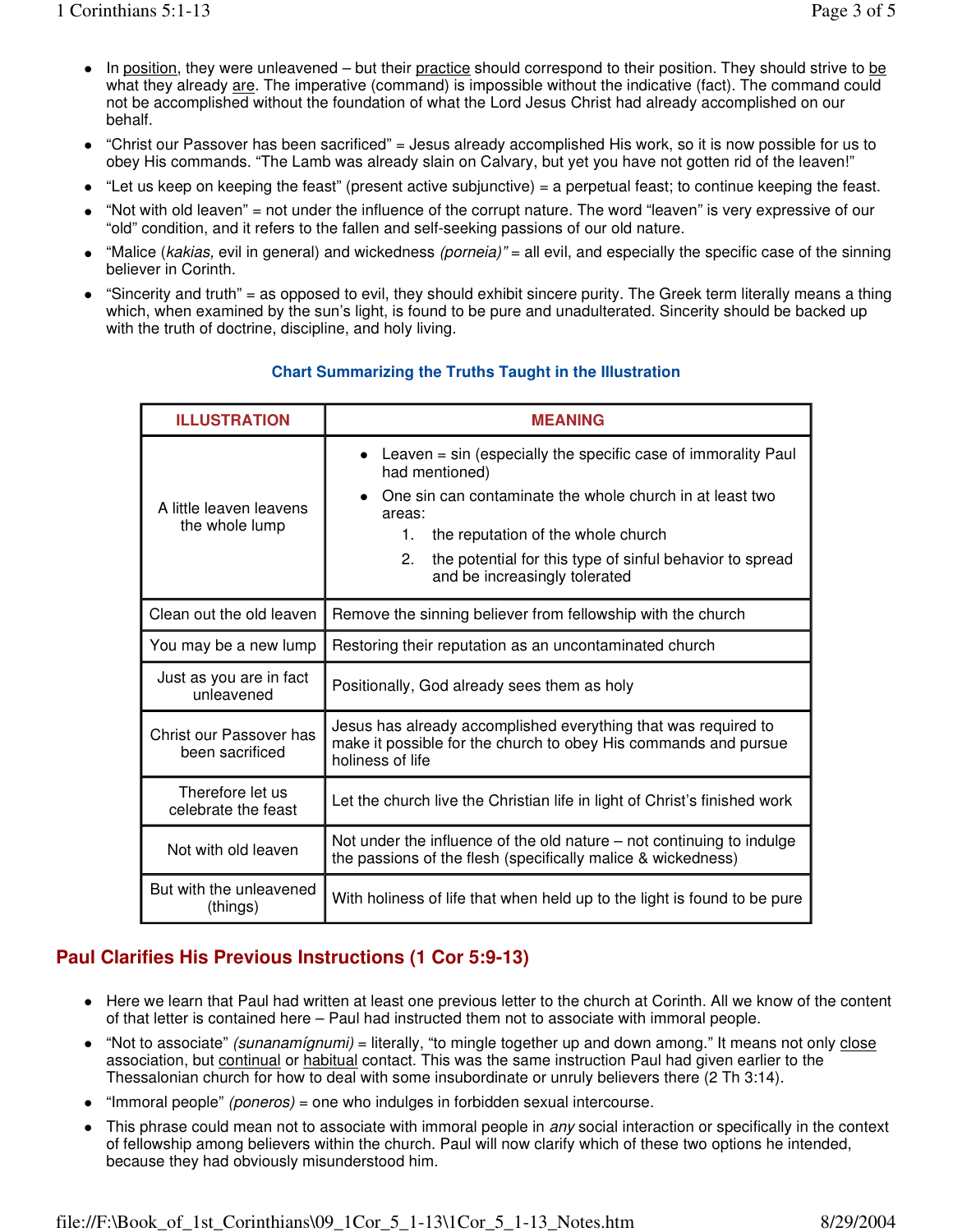- Here we learn that the reader of Scripture cannot determine his own meaning for the text. Paul had a specific meaning in mind, and he goes to great lengths to clear up any misunderstanding. Scripture should be carefully interpreted in order to ensure that the author's intended meaning is the one we assign to it.
- Negatively, Paul did not mean that they should not associate with  $any$  "immoral person." He uses the word poneros to indicate those engaging in forbidden sexual intercourse. Then he adds several other categories of sinful behavior to show that his prohibition was not just limited to the sexually immoral. Covetous (those who are greedy for gain, especially that which belongs to others); Swindlers (extortioners, robbers, hijackers); Idolaters (those who worship or sacrifice to false gods – see 1 John 5:21).
- Paul says that a Christian would have to leave this world in order to avoid any association with sinful people. Evidently the Corinthians had taken Paul's instruction to mean they should have no association with any immoral or wicked person – either inside or outside of the church. Since they thought this was an impossible assignment they simply ignored it and considered Paul's teaching to be ridiculous.
- Positively, Paul did intended to communicate that they should not associate with any fellow believer who is engaging in any of these sinful practices.
- "If any man that is named a brother" = any person that is being named as a believer (a professing Christian within the church fellowship). This is a third-class conditional clause, which indicates there is a *probability* of it being true. It is neither definitely true nor definitely false, but it is probable that this situation could occur. A believer could possibly engage in the kinds of sinful activities that are mentioned in this verse.
- Paul repeats immoral, covetous, swindler, and idolater. He also adds reviler (one who is verbally abusive) and drunkard (one addicted to alcoholic drink).
- "Not even to eat with such a one" = to take food in company with someone (sunesthio).
- Paul's instructions clearly differentiate between the believers' contact with the unsaved in the world vs. the believers' contact with those who are part of the church fellowship (but who act like unbelievers). The unsaved have only the old, sinful, fallen nature – but believers have the new, spiritual nature that exists alongside their old nature. They have the potential to live in such a way as to please their Lord, even though they sometimes do not do this. Paul's instructions imply that a believer who lives like an unbeliever is a contradiction – there is something wrong in that situation, and it should be dealt with accordingly. If a believer acts like a non-Christian, he should no longer be treated as a Christian.
- This may seem as though we are to treat sinning believers more harshly than we are to treat the sinners of the world, but this is because a believer who lives in habitual sin is a contradiction – and this contradiction must be dealt with differently. A true believer must be admonished to live in keeping with his new nature, rather than his old nature. The church has a responsibility to help fellow-believers realize this fact.
- $\bullet$  "Judging outsiders" (krino) = to pass a sentence of condemnation. The leaders of the church have no jurisdiction over the sinners of the world – they are not meant to sit in judgment on the unsaved in this world. The "rules" of the church apply only to those who are within the church.
- "Do you not judge those within?" The church has a responsibility to judge those inside their fellowship in order to protect the reputation and purity of the church.
- "God judges those outside" = Those who are not within the church fellowship are under the direct government of God. They are sinners who deserve punishment, but God will do that.
- "Remove the wicked man from among yourselves" =  $exairo$ , to put out away from. This command seems to echo several OT commands to "purge the evil from your midst" (see Deut 17:7; 19:19; 22:21, 24; 24:7).

### **Points of Application:**

- This passage teaches us the proper method and attitude for church discipline. It should not be done with harshness, bitterness, revenge, or superiority. Rather, it should be done with tenderness toward the offender, with deep grief that the reputation of the church has been affected, and with the hope that it will lead to the repentance of the believer.
- This chapter also explains the danger of indulging our old nature and participating in sin. Our Savior was pure, and He desires that those who belong to Him might be holy.
- We also learn how believers are to respond to those outside the church. This is a difficult issue, and Christians often feel they are in danger of being contaminated by the world. In reaction, they often want to withdraw almost entirely from the world. Here Paul tells us that we are not to withdraw from the world. We are to live in the world, but we are not to be worldly. We should act righteously toward every person, but we are not to give the impression that we belong to the world. This is a fine line to walk as a believer.
- This chapter also tells us that the world outside the church will ultimately give an account to God. They are constantly moving toward His courtroom, and He will pronounce their doom. This should motivate us to share the